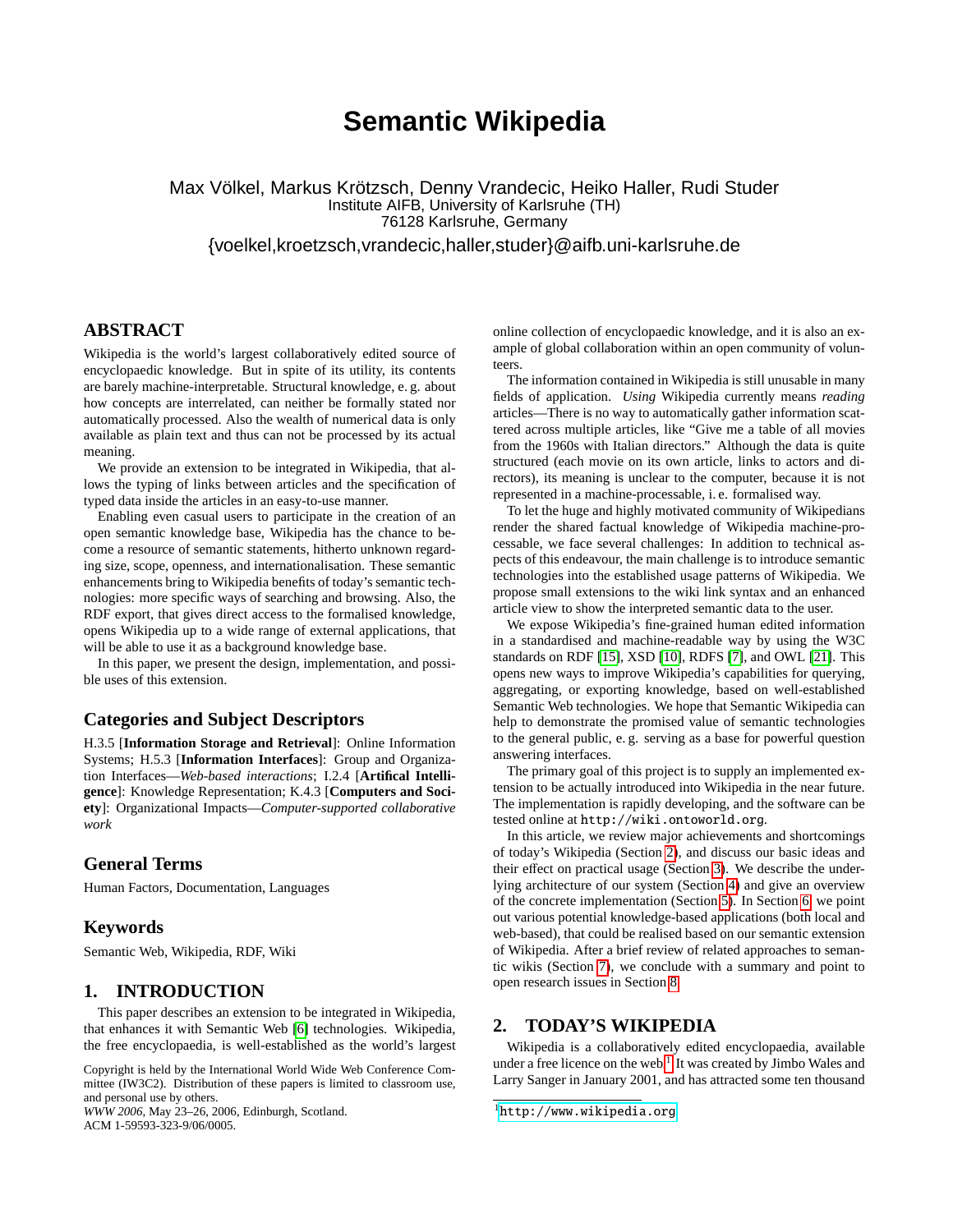editors from all over the world. As of 2005, Wikipedia consists of more than 2,5 million articles in over two hundred languages, with the English, German, French and Japanese editions being the biggest ones [\[25\]](#page-9-5).

It is based on a wiki software. The idea of wikis was first introduced by Ward Cunningham [\[9\]](#page-9-6) within the programming language patterns group. A wiki is a simple content management system, that is especially geared towards enabling the reader to change and enhance the content of the website easily. Wikipedia is based on the MediaWiki<sup>[2](#page-1-1)</sup> software, which was developed by the Wikipedia community especially for the Wikipedia, but is now used in several other websites as well. The idea of Wikipedia is to allow everyone to edit and extend the encyclopaedic content (or simply correct typos).

Besides the encyclopaedic articles on many subjects, Wikipedia also holds numerous articles that are meant to enhance the browsing of Wikipedia: rock'n'roll albums in the sixties; lists of the countries of the world, sorted by area, population, or the index of free speech; the list of popes sorted by length of papacy, their name or the year of inauguration. There is even a list of persons with asteroids named after them. As it is now, all these lists have to be written manually, introducing several sources of inconsistency, only maintainable through the sheer size of the community. Smaller Wikipedia communities, like the Latin Wikipedia or the Asturian Wikipedia will hardly be able to afford the luxury of maintaining several redundant lists.

These lists may be regarded as queries with manually created answers. Whereas queries about the biggest countries may be anticipated, rather seldom asked queries like the search for "all the movies from the 1960s with Italian directors" will hardly be created, or else badly maintained, often being dependant on a single editor. Changes in the articles do not reflect in all the appropriate lists, but have to be updated manually.

Besides those hand-crafted lists, Wikipedia provides a full-text search of its content and a categorisation of articles (where categories can be organised hierarchically). There is no other way to access the huge data included in Wikipedia right now. In particular, Wikipedia's content is only accessible for human reading. The automatic gathering of information for agents and other programs is hardly possible right now: only complete articles may be read as blobs of text, which is hard to process, understand and put to further usage by computers.

## <span id="page-1-0"></span>**3. GENERAL IDEA**

Our primary goal is to provide an extension to MediaWiki which allows to make important parts of Wikipedia's knowledge machineprocessable with as little effort as possible. The prospect of making the world's largest collaboratively edited source of factual knowledge accessible in a fully automatic fashion is certainly appealing, but the specific setting also creates a number of challenges that one has to be aware of.

When compared to other content management systems, wikis are primarily characterized by the specific usage patterns they suggest [\[9\]](#page-9-6). Most importantly, users are enabled to add and modify content easily, restricted only by the requirement to agree with other members of the community. In Wikipedia, processes have been established to identify possible problems and to resolve disputes, but decisions are still made and put into practice by community members. The wiki system provides an adequate environment, but does not directly enforce any restrictions. Since our system is conceived as an extension of MediaWiki it adheres to these core wiki

principles—often refered to as the "wiki way"—with all the advantages and disadvantages that this brings.

In addition to the "wiki way," various other requirements were vital for our design choices:

*Usability.* First and foremost, any extension of Wikipedia must satisfy highest requirements on usability, since the large community of volunteers is a primary strength of any wiki. Users must be able to use the extended features without any technical background knowledge or prior training. Furthermore, it should be possible to simply ignore the additional possibilities without major restrictions on the normal usage and editing of Wikipedia.

*Expressiveness.* It is desirable to have as much knowledge as possible in a machine processable format, but it is well-known that this often conflicts with usability and performance. This particularly affects advanced features, such as reasoning with time and space, for which practical solutions are still sought. Still, on an informal level, Wikipedia provides various means of structuring its content, and such existing structures are a natural choice for formalization. Difficulties, such as the creation of logical inconsistencies, should be avoided.

*Flexibility.* Wikis can be employed for a great variety of tasks, and users can adjust the form and content of the collected information in almost unrestricted ways. A semantic extension should adhere to these principles.

*Scalability.* Wikipedia's sheer size, and the fact that the knowledge base is growing continuously, is a major challenge for current semantic technologies. Performance and scalability are thus highly relevant.

*Interchange and compatibility.* Making Wikipedia accessible to machines also requires concrete interfaces and export functions. The latter involves the task of selecting appropriate semantic description languages for exchanging information. Compatibility with current tools, but also with future developments, is an important criterium in this respect.

In the rest of this section, we review the main features of the system from a Wikipedia editor's viewpoint, with a particular focus on usability, expressiveness, and flexibility. We start with an overview of the kind of semantic information that is supported, and proceed by discussing *typed links* and *attributes* individually. Technical aspects considering scalability, interchange and compatibility are detailed later on in Section [4.](#page-4-0)

## **3.1 The Big Picture**

As explained above, respecting existing usage patterns is highly important for integrating extensions into a wiki. Our guideline for doing so is to consider current wiki usage, and to identify structural features that suggest themselves for machine processing. In some cases, Wikipedia already provides concise structure, while in other cases slight extensions are needed to enable users to make information more explicit. We arrive at the following key elements for our annotations:

- *categories*, which classify articles according to their content,
- *typed links*, which classify links between articles according to their meaning, and
- *attributes*, which specify simple properties related to the content of an article.

<span id="page-1-1"></span><sup>2</sup><http://www.mediawiki.org>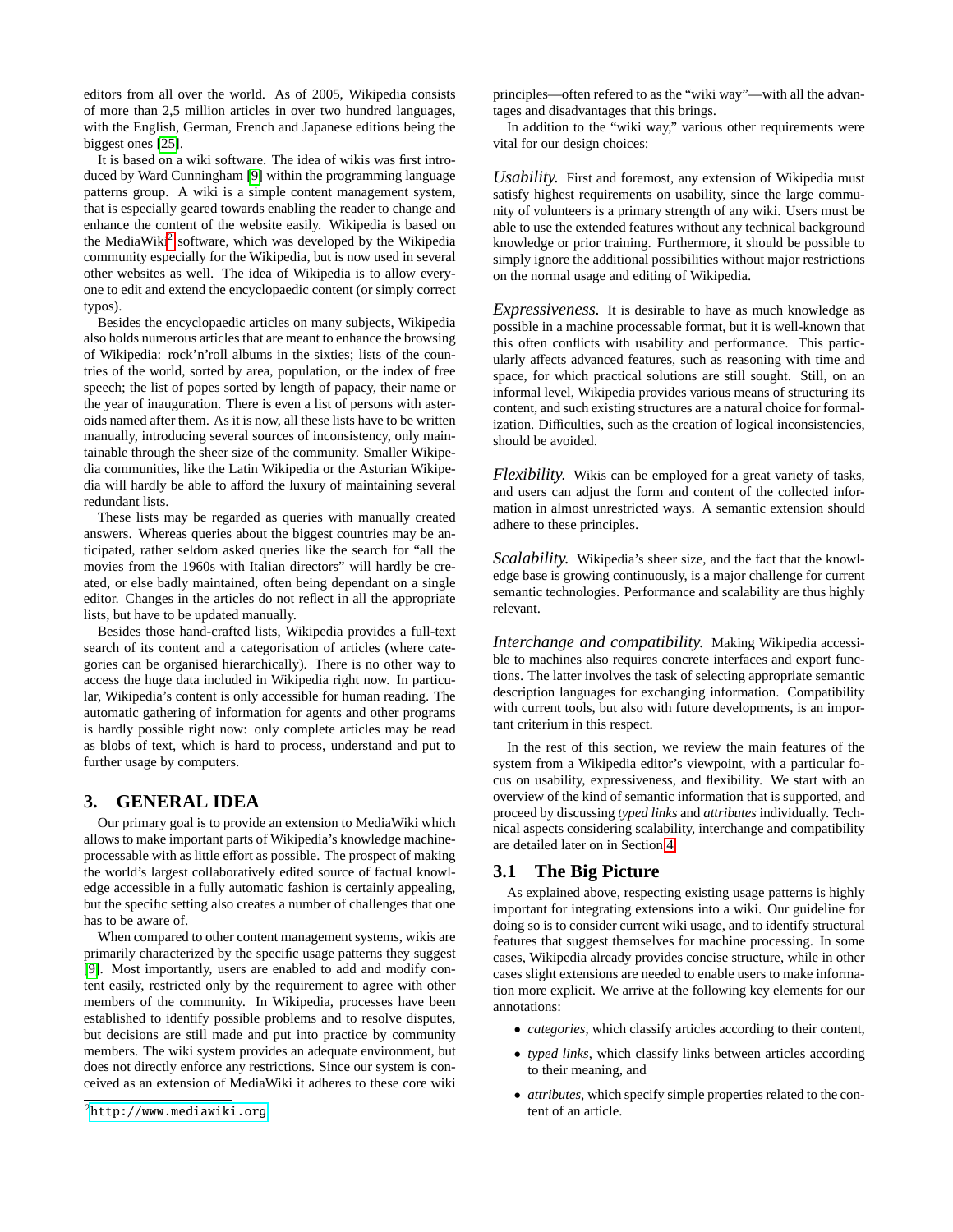

<span id="page-2-0"></span>**Figure 1: Currently there are pages and links (above), we feature concepts and data connected by relations (below).**

Categories already exist in Wikipedia, though they are mainly used to assist browsing. Typed links and attributes are novel features that are explained below and detailed in subsequent sections. An important characteristic of the above means of annotation is that they always refer to the topic of a specific article, and only in this article can these annotations be given. This notion of locality is adopted in our system since it simplifies usage and maintenance.

*Typed links* are obtained from normal links by slightly extending the way of creating a hyperlink between articles, as illustrated in Figure [1.](#page-2-0) As for the Web in general, links are arguably the most basic and also most relevant markup within a wiki, and their syntactic representation is ubiquitous in the source of any Wikipedia article. The introduction of typed links thus is a natural consequence of our goal of exploiting existing structural information. Through a minor, optional syntax extension, we allow wiki users to create (*freely*) *typed links*, which express a *relation* between two pages (or rather between their respective subjects). As an example, one could type a link from the article "London" to "England" with the relation "is capital of." Even very simple search algorithms would then suffice to provide a precise answer to the question "What is the *capital of England*?" In contrast, the current text-driven search returns only a list of articles for the user to read through. Details on how the additional type information can be added in an unobtrusive and user-friendly way are given in the next section.

It is of course important to clarify what a "type" of a link actually is in this setting, and which types are available to the user. In accordance to the wiki way, we impose no restrictions in this respect, and allow users to create new types on the fly by just employing them for annotations. It is understood that this bears both advantages and disadvantages, but it is also a basic principle of wiki usage to which we try to adhere with all our extensions as far as possible.

Wikipedia's current category system takes a similar approach, and demonstrates that this choice is feasible in practice. This is due to a number of control mechanisms that have been developed in the community, ranging from detailed usage guidelines to technical means for enforcing community decisions for or against a certain use of categories (detailed in Section [4.1\)](#page-5-0).

*Attributes* provide another interesting source of machine readable data, which incorporates the great number of data values in the encyclopedia. Typically, such values are provided in the form of numbers, dates, coordinates, and the like. For example, one would like to obtain access to the population number of London. It should be clear that it is not desirable to solve this problem by creating a typed link to an article entitled "7421328" because this would create a unbearable amount of mostly useless number-pages whereas the textual title does not even capture the intended numeric meaning faithfully (e.g. the natural lexicographic order of titles does not correspond with the natural order of numbers). Therefore, we introduce an alternative markup for describing attribute values in various datatypes. The Wikipedia project "WikiData"[3](#page-2-1) pursues a similar objective, but is targeted at different use-cases where fixed forms can be used to input data. Moreover, we address the problem of handling units of measurement that are often given for data values.

In order for such extensions to be used by editors, there must be new features that provide some form of *instant gratification*. Semantically enhanced search functions improve the possibilities of finding information within Wikipedia and would be of high utility to the community. But one also has to assure that changes made by editors are immediately reflected when conducting such searches. Additionally, Wikipedia's machine-readable knowledge is made available for external use by providing RDF dumps. This enables the creation of additional tools to leverage Wikipedia contents and re-use it in other contexts. Thus, in addition to the traditional usage of Wikipedia, a new range of services is enabled inside and outside the encyclopaedia. Experience with earlier extensions, such as Wikipedia's category system, assures us that the benefits of said services will lead to a rapid introduction of typed links into Wikipedia.

The core features of our system are illustrated by Figure [2,](#page-3-0) which shows a screenshot of a short article on London. The markup contained in the article source allows to extract key facts from this text, which are displayed below the article. Quick links to search functions are provided there as well (see Section [3.5\)](#page-4-1). In the following sections, we explain in detail how this is achieved by an editor.

## **3.2 Usage of Typed Links**

A regular hyperlink already states that there is some relation between two pages. Search engines like Google successfully use this kind of information to rank pages in a keyword search scenario. Typed links in Wikipedia can even go beyond that, since they are interpreted as *semantic relations* between two concepts described within articles. We associate with each wiki page a URI to unambiguously represent the concept described on that page. We do not claim that every link should be turned into a typed link. Many links serve merely navigational purposes, and it would not make sense to attribute them any further meaning.

The suggested typing mechanism can be understood as a kind of categorisation of links. As with categories and articles, wiki authors are free to employ arbitrary descriptive labels for typing links. To do so, one has to extend the syntactical description of a hyperlink. Without semantic extensions, the source of the article

<span id="page-2-1"></span><sup>3</sup><http://meta.wikimedia.org/wiki/Wikidata>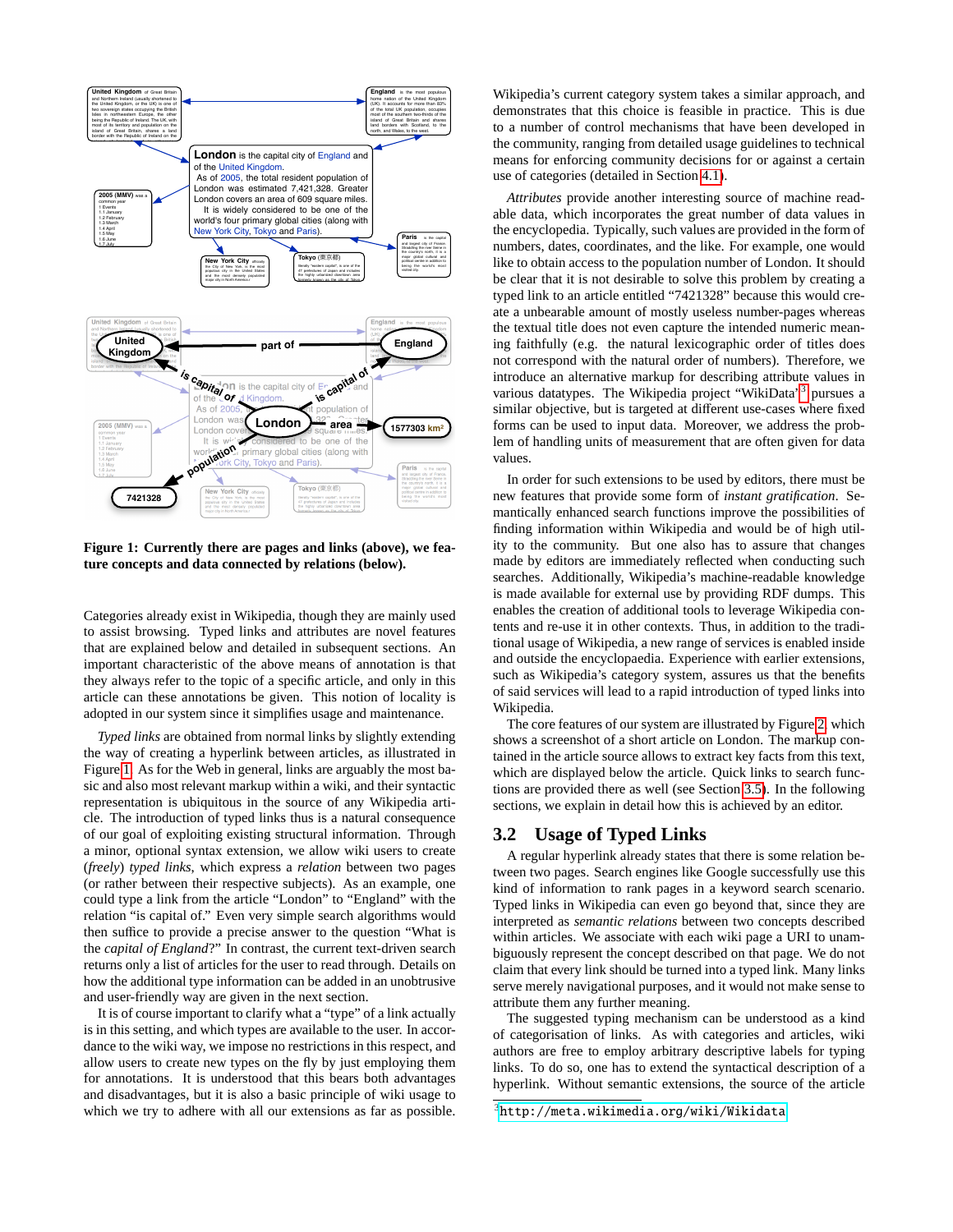

**Figure 2: A semantic view of London.**

<span id="page-3-0"></span>in Figure [2](#page-3-0) looks as in Figure [3.](#page-3-1) In Wikipedia, links to other articles are created by simply enclosing the article names in double brackets. Classification in categories is achieved in a similar fashion by providing a link to the category. However, category links are always displayed in a special format at the bottom of an article, without regard to the placement of the link inside the text.

In order to explicitly state that London is the capital of England, in the "London" article one just extends the link to [[England]] by writing [[is capital of::England]]. This states that a relation called "is capital of" holds between "London" and "England." Typed links stay true to the wiki-nature of Wikipedia: Every user can add an arbitrary type to a link or change it. Of course existing link types should be used wherever applicable, but a new type can also be created simply by using it in a link. To make improved searching and similar features most efficient, the community will have to settle down to re-use existing link types. As in the case of categories, we allow the creation of descriptive articles on link types to aid this process—for details see Section [4.](#page-4-0)

In the rare cases where links should have multiple types, users can write [[type<sub>1</sub>::type<sub>2</sub>::...::type<sub>n</sub>::target article]].

Sometimes it is desirable that the displayed text of a hyperlink is different from the title of the article it links to. In Wikipedia, this is achieved by writing [[target article|link text in article]]. This option is not affected by our syntactical extension, the textual label also of a typed link can still be freely chosen by the user e.g. by using [[is capital of::United Kingdom|UK]].

Note how typed links integrate seamlessly into current wiki usage. In contrast to all other semantic wikis we are aware of (see Section [7\)](#page-8-0), Semantic MediaWiki places semantic markup directly within the text to ensure that machine-readable data agrees with the human-readable data of the article. The notation we have chosen makes the extended link syntax largely self-explicatory provided that labels are chosen carefully.

Typed links already enable some convenient applications. Besides the direct query for the capital of England, the above information can also be used in more advanced ways: If we know that "is capital of" is a special case of being "is located in" (ways for stating this are discussed in Section [4\)](#page-4-0), we can *infer* that London is located in England—even if this fact is not stated anywhere in Wikipedia. Semantic MediaWiki also permits *aggregated queries* that combine several search criteria to return a list of articles. For example, considering membership in the category "City," and knowing that England is located in Europe, we can derive that "London" should indeed be included when searching for all European cities. In con-

'''London''' is the capital city of [[England]] and of the [[United Kingdom]]. As of [[2005]], the total resident population of London was estimated 7,421,328. Greater London covers an area of 609 square miles. [[Category:City]]

<span id="page-3-1"></span>**Figure 3: Source of an article on London using Wikipedia's current markup.**

'''London''' is the capital city of [[capital of::England]] and of the [[is capital of::United Kingdom]]. As of [[2005]], the total resident population of London was estimated [[population:=7,421,328]]. Greater London covers an area of [[area:=609 square miles]]. [[Category:City]]

<span id="page-3-3"></span>**Figure 4: Source of an article on London with semantic extensions.**

trast to simple keyword queries, no rivers, routes, or mountains will be returned merely because they mention the terms "Europe" and "City." These examples illustrate various levels of reasoning with semantic information, and it is clear that there is a trade-off between added strength and required effort for computation and implementation.

## **3.3 Attributes and Types**

Data values play a crucial role within an encyclopaedia, and machine access to this data yields numerous additional applications. In contrast to the case of links, attribute values are usually given as plain text, so that there is no such straightforward syntactical extension for marking this information. Yet we settled down to introduce a syntax that is very similar to the above markup for typed links. Namely, in order to make, e.g., the value for the population of London explicit, one writes [[population:=7,421,328]]. Using := instead of :: allows an easy distinction between attributes and typed links, while also reflecting the proximity of these concepts.

We are aware that introducing link syntax for parts of text that do not create hyperlinks might be a possible source of confusion for users. But the fact that most special characters are allowed to be used as text inside MediaWiki articles severely restricts the syntactical options. Therefore, MediaWiki uses link syntax also for denoting category membership, to relate articles across languages, and for including images, each of which does not create a normal hyperlink at the place of the markup. We thus believe that our choice is tenable, but we also allow to syntactically encapsulate annotations into Wikipedia's *template* mechanism, as described in Section [3.4.](#page-4-2)

Besides this, attributes behave similarly to typed links from a user perspective: like with links, we enable users to freely create new attributes simply by using a new name, and to provide alternative texts with the markup. The latter feature is often helpful, e.g. in order to write "London has a population of [[population:= 7,421,328|around 7.5 million]]."

Combining this information with the semantic data discussed above, the system should be able to build a list of all European cities ordered by their population on the fly. To enable this, we also need a powerful query language and tools that support it. Fortunately, such languages have been developed for various explicit representations of knowledge, SPARQL<sup>[4](#page-3-2)</sup> being the most recent out-

<span id="page-3-2"></span><sup>4</sup><http://www.w3.org/TR/rdf-sparql-query/>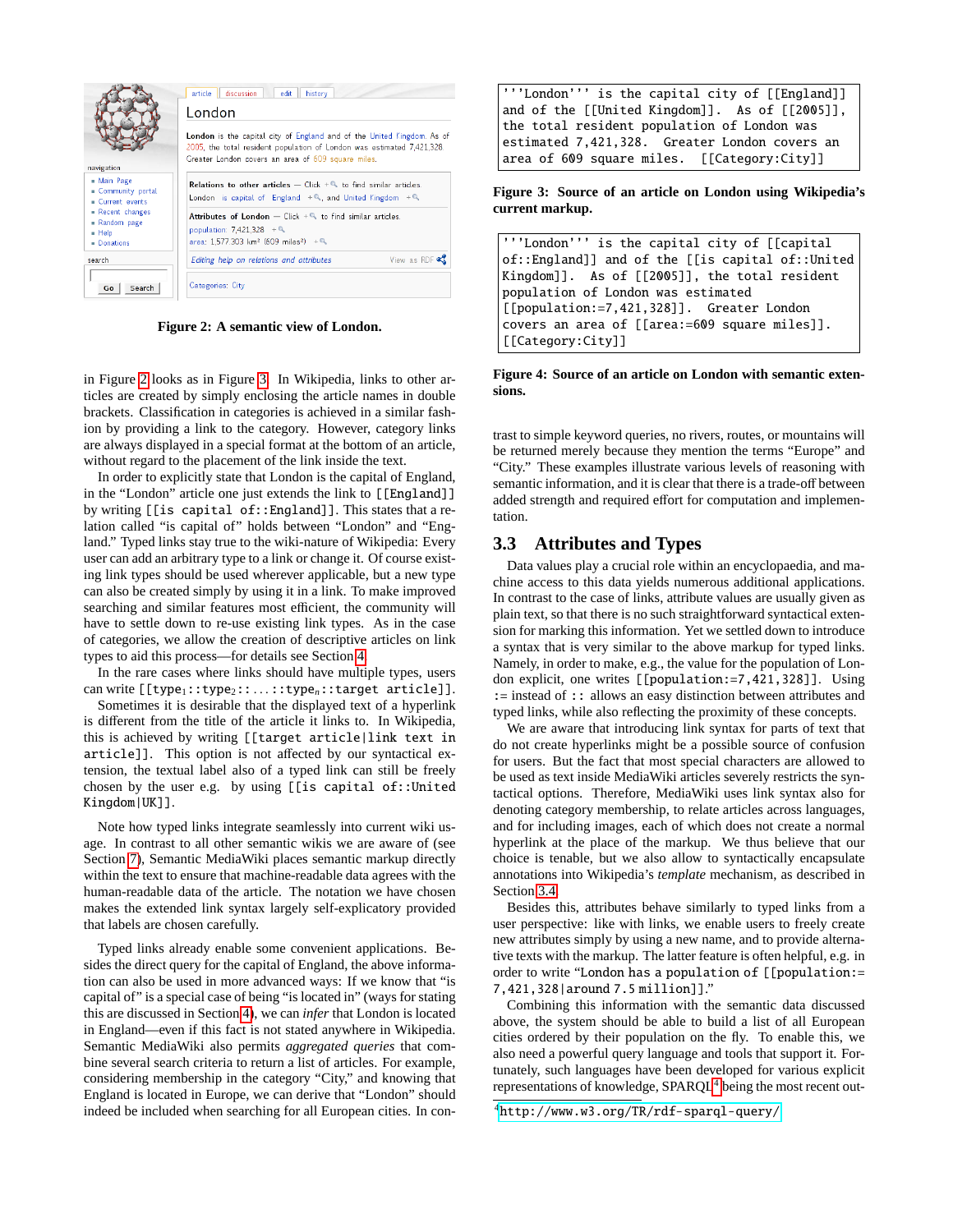come of these developments. Including these achievements to our system requires us to describe semantic data in RDF and to provide an appropriate storage architecture, as discussed in Section [4.](#page-4-0) Another challenge is to develop user interfaces that provide access to such powerful query mechanisms without requiring knowledge of SPARQL syntax. Luckily, we can address this problem gradually, starting with intuitive special-purpose interfaces that restrict expressivity. Section [5](#page-7-0) sketches how our system supports the creation of such tools in a way that is mostly independent from our implementation.

So far, attributes appear to be quite similar to typed links, but there are a number of further issues to be taken into account. For example, a statement like "Greater London has a total area of 609" does not mean anything. What is missing here is the *unit of measurement*. To solve this problem, our current implementation provides generic support for such units in a fully intuitive way. In the present example, the user would just write "[[area:=609 square miles]]," though the unit could also be denoted as "mi<sup>2</sup>," "sq mile," and much more. Observe that there are often multiple identifiers to denote the same unit, but that there are also different units to measure the same quantity. Therefore, the system offers support for multiple unit identifiers. In a growing number of cases, the system provides automatic conversion of a value to various other units as well, such that searches can be conducted over many values irrespective of their unit. This allows users to state their values either in square miles or square kilometers.

For the user, these features are completely transparent: she just enters the unit of her choice. Of course, the degree of support varies among units. Users also receive the immediate benefit of having converted values displayed within the article. Thus the markup given in Figure [4](#page-3-3) actually produces the output of Figure [2.](#page-3-0) Finally, if a unit is unknown, the (numerical) value is just processed together with its (textual) unit identifier. Note that the value displayed within the text part of a wiki page is never a computed one and is always displayed as entered.

Due to the fact that units can have ambiguous identifiers (e.g. "ml" for "miles" and for "millilitres"), users must be able to state which kind of units are supported for an attribute. Many features, such as sorting results according to some attribute, also require knowledge about its basic datatype (integer, float, string, calendar date, ...). Details on how unit support is implemented, and on how users can supply the required type information are given in Section [4.2](#page-5-1) below. Here, we only remark that users will usually find a sufficient set of existing attributes, so that they do not have to bother with their declaration.

## <span id="page-4-2"></span>**3.4 Semantic Templates**

With the above features, the system is also able to implement a technology sometimes referred to as *semantic templates*. Wikipedia already offers a template mechanism that allows users to include predefined parts of text into articles. Space does not permit us to provide details on this mechanism, but extensive documentation is available online<sup>[5](#page-4-3)</sup>. Templates can also include placeholders which are instantiated with user-supplied text when the template is included into an article. This feature allows to have a fixed format for varying content, and was mainly introduced to ensure a consistent layout among articles.

By simply adding typed links or attributes to the template text, our implementation allows the use of templates for encapsulating semantic annotation. In some cases, one could even modify existing templates to obtain a large amount of semantic data without changing any article. Yet, many existing uses of templates disallow such semi-automatic annotation. Indeed, placeholders in templates are often instantiated with short descriptive texts, possibly containing multiple links to other articles, such that no single entity can be annotated. Yet, semantic templates are a valuable addition to our approach, since they can simplify annotation in many cases.

#### <span id="page-4-1"></span>**3.5 User Experience**

We already saw that editors experience only small changes in form of some easy to grasp syntax, appearing at various places within articles. Here, we discuss some other changes that users will encounter in a Semantic Wikipedia.

Most prominently, users now find an infobox for semantic information at the bottom of each page. It helps editors to understand the markup, since it immediately shows how the system interprets the input. But the infobox also provides extended features for normal users. As shown in Figure [2,](#page-3-0) typed links are augmented with quicklinks to "inverse searches." For example, consider an article about *Hyde Park* stating that it is located in London. A single click in the infobox then suffices to trigger a search for other things located in London.

Additionally, data values can be connected with special features based on their datatype. For instance, articles that specify geographic coordinates can be furnished with links to external map services<sup>[6](#page-4-4)</sup>. In the case of calendar dates, links could refer to specialised searches that visualise a timeline of other events around the given date. At the time of the writing of this article, the system does not include such custom functions yet, but support for geographic coordinates is scheduled for the near future.

Of course it is also possible to conduct searches directly. New special pages for "*Semantic Search*" can be conceived to allow users to pose advanced queries. Providing user interfaces for this task is not at the core of our current work, but the system already includes a simple search for articles that have certain relations to certain other articles. We provide means for developers to add their own search interfaces in an easy way, and we expect that many customised searches will appear (both experimental and stable, both within Wikipedia and on external sites).

Finally, tools for collecting RDF data during browsing, like *Piggybank*[7](#page-4-5) , will find machine readable RDF specifications for each article when visiting the article page. Piggybank can integrate this data into the local RDF repository, and offer advanced functions such as showing the gathered geographic locations in online maps.

#### <span id="page-4-0"></span>**4. DESIGN**

In this section, we devise an architecture for a concrete implementation. We start by introducing the overall format and architecture for data storage, and continue with discussing the workflow for evaluating typed links and attributes given in articles. For attributes, this includes declaration, error handling, and unit conversion.

Seeking a suitable formal data model, we notice the close resemblance of our given input data to RDF and RDFS. Typed links basically describe RDF properties between RDF resources that denote articles, attributes correspond to properties between articles and RDF data literals, and Wikipedia's current classification scheme can be modelled with RDFS classes. Note that Wikipedia already restricts the use of categories to the classification of articles—there are no categories of categories. In other words, we are dealing with

<span id="page-4-3"></span><sup>5</sup><http://meta.wikimedia.org/wiki/Help:Template>

<span id="page-4-4"></span><sup>6</sup>Experimental versions of such services are already provided in English Wikipedia, but the focus there is not on further usage of the data.

<span id="page-4-5"></span> $^{7}$ <http://simile.mit.edu/piggy-bank/>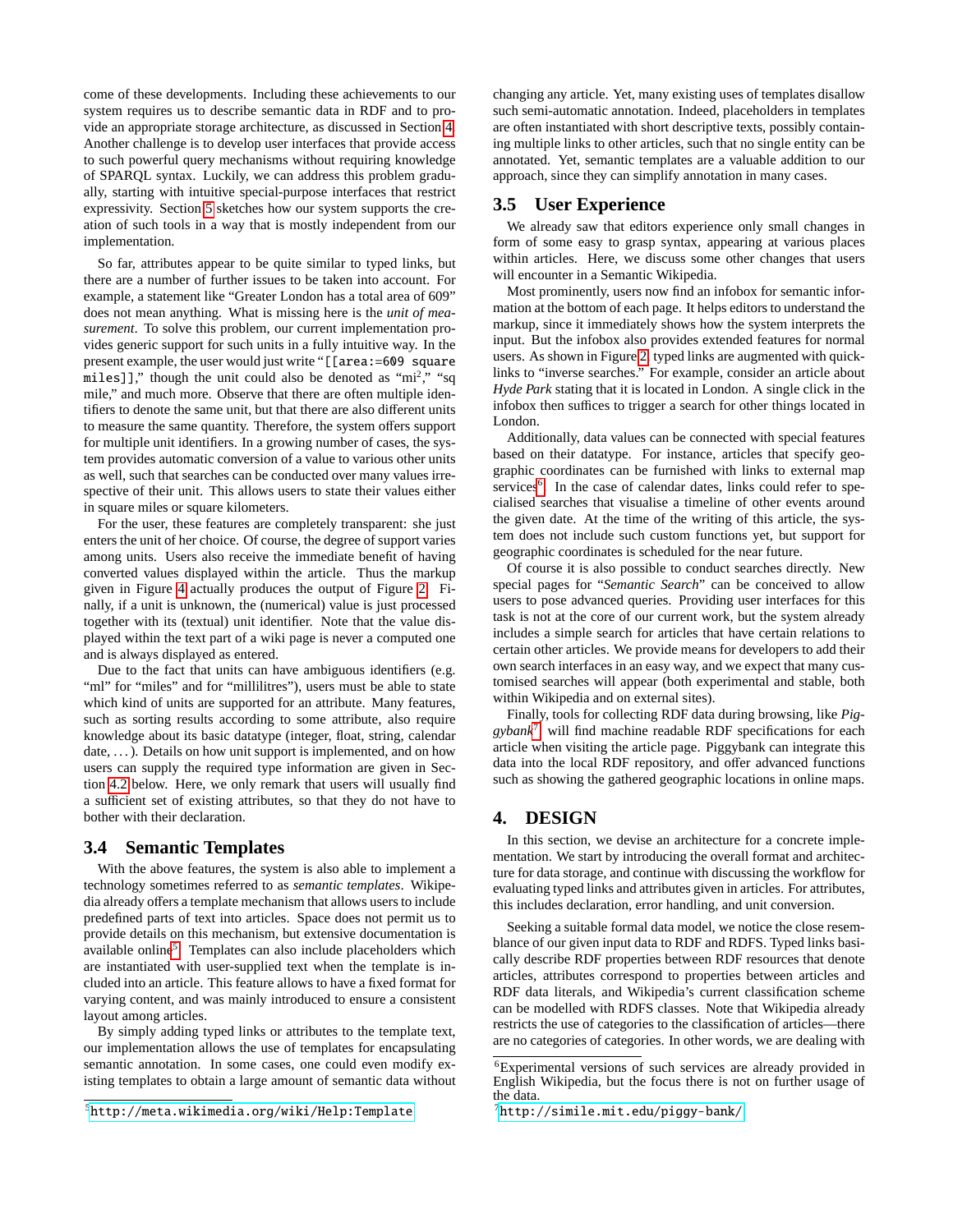a fragment of RDFS that is largely compatible with the semantics of OWL DL, and we might choose a representation in either for-malism without major semantic obstacles.<sup>[8](#page-5-2)</sup>

These considerations enable us to view our system as a convenient tool to author RDF specifications, removing technical barriers to allow cooperative editing by a large number of users. Though this viewpoint neglects the specific scenario of a semantic Wikipedia, it is helpful for the more technical parts of the architecture. In particular, the consistent and well-understood data model of RDF simplifies design choices and allows us to reuse existing software.

The availability of mature *free*<sup>[9](#page-5-3)</sup> software for processing and storing RDF is indeed very important. First of all, it helps us to tackle the huge scalability challenges linked to our usage scenario: Wikipedia has to cope with a large number of simultaneous read and write requests over a steadily growing database. Specialised RDF databases ("triplestores") available today should be able to deal with the expected loads<sup>[10](#page-5-4)</sup>, and do even provide basic reasoning support for RDFS constructs. Furthermore, recent RDF tools provide simplified data access via query languages like SPARQL which can be used to implement search interfaces. Free RDF software libraries like  $\text{Redland}^{11}$  $\text{Redland}^{11}$  $\text{Redland}^{11}$  facilitate the task for external developers who want to reuse semantic data exported from Wikipedia in an RDF/XML serialisation. The overall architecture we envision is pictured in Figure [5,](#page-5-6) which we will consider in more detail in Section [5.](#page-7-0)

## <span id="page-5-0"></span>**4.1 Typed Links**

In the following, we describe how the above ideas can be instantiated in a concrete architecture that allows input, processing, and export of typed links in MediaWiki. This encompasses the treatment of categories, attributes, and schema information as well, though some additional measures are required for some of these cases.

Section [3](#page-1-0) explained how users can include type information in existing links. According to our above discussion on the relationship to RDF, the type that a user gives to a link is just a string that is used to generate an appropriate URI for an RDF property. Thus, proper encoding in RDF can be achieved without requiring users to declare types of links in advance, and arbitrary names can be introduced by users. Yet, it is clear that the complete lack of such schema information complicates the task of annotation which requires consistent usage of type identifiers. Many names might be introduced for the same relationship, and, possibly more problematic, the same name might be used with different meanings.

These problems are already being encountered in the current usage of Wikipedia's categories, and experience shows that they are not critical. However, to adress the problem, it is possible to create special articles (distinguished by their Wikipedia *namespace* "Category:") that provide a human readable description for most categories. Similarly, we introduce a namespace "Relation:" that allows to add descriptions of possible relations between articles.[12](#page-5-7)



<span id="page-5-6"></span>**Figure 5: Basic architecture of the semantic extensions to MediaWiki. On the left, Wikipedia users edit articles to enter semantic information (see Section [4\)](#page-4-0). Further extensions to MediaWiki use this data and export it to external applications (see Section [5\)](#page-7-0).**

In spite of these additions, the processing of typed links entered by a user does not involve articles on relations. Hence only local data sources need to be accessed for transforming typed links into RDF triples that are sent to the triplestore which serves as the storage backend. To assure that the triplestore contains no information that is not contained in the text of the article, we must delete outdated triples prior to saving new information. Luckily, every article affects exactly those triples that involve this article as the subject, so that we just have to delete these triples on update. Note how crucial this *locality* of our approach is for obtaining a scalable system. Summing up, any user-triggered update of an article leads to the following three steps:

- 1. Extraction of link types from the article source (parsing).
- 2. Transformation of this semantic information into RDF triples.
- 3. Updating the triplestore by deleting old triples and storing new ones.

Each of these operations can be performed with a minimum of additional resources (computation time, bandwidth), and the update of the triple store could even be achieved asynchronously after the article text was saved. Edit conflicts by concurring changes are detected and resolved by the MediaWiki software.

Our architecture also ensures that the current semantic information is always accessible by querying the triple store. This is very convenient, since applications that work on the semantic data, including any search and export functions, can be implemented with reference to the storage interface independently from the rest of the system. In Section [5,](#page-7-0) we give some more details on how this is achieved. Here we just note the single exception to this general scheme of accessing semantic data: the infobox at the bottom of each article is generated during parsing and does not require read access to the triplestore. This is necessary since infoboxes must be generated when previewing articles, and this *before* they are saved.

#### <span id="page-5-1"></span>**4.2 Attributes**

Attributes are similar to typed links, but describe relationships between an article and a (possibly complex) data value, instead of

<span id="page-5-2"></span><sup>8</sup>One must be aware that Wikipedia's categories describe collections of articles, as opposed to categories of article subjects. E.g., the category "Europe" denotes a class of articles *related* to Europe, not the class of all "europes."

<span id="page-5-3"></span><sup>&</sup>lt;sup>9</sup>Being free (as in speech) is indispensable in our setting, since only free software is used to run Wikipedia.

<span id="page-5-4"></span><sup>10</sup>English Wikipedia *currently* counts more than 989,000 articles, but it is hard to estimate how many RDF triples one has to expect. High numbers of parallel requests yield another invariant often ignored in benchmarks of current stores.

<span id="page-5-5"></span><sup>11</sup><http://librdf.org>

<span id="page-5-7"></span> $12$ We deviate from the label "type" here, since its meaning is ambiguous unless additional technical terms are juxtaposed.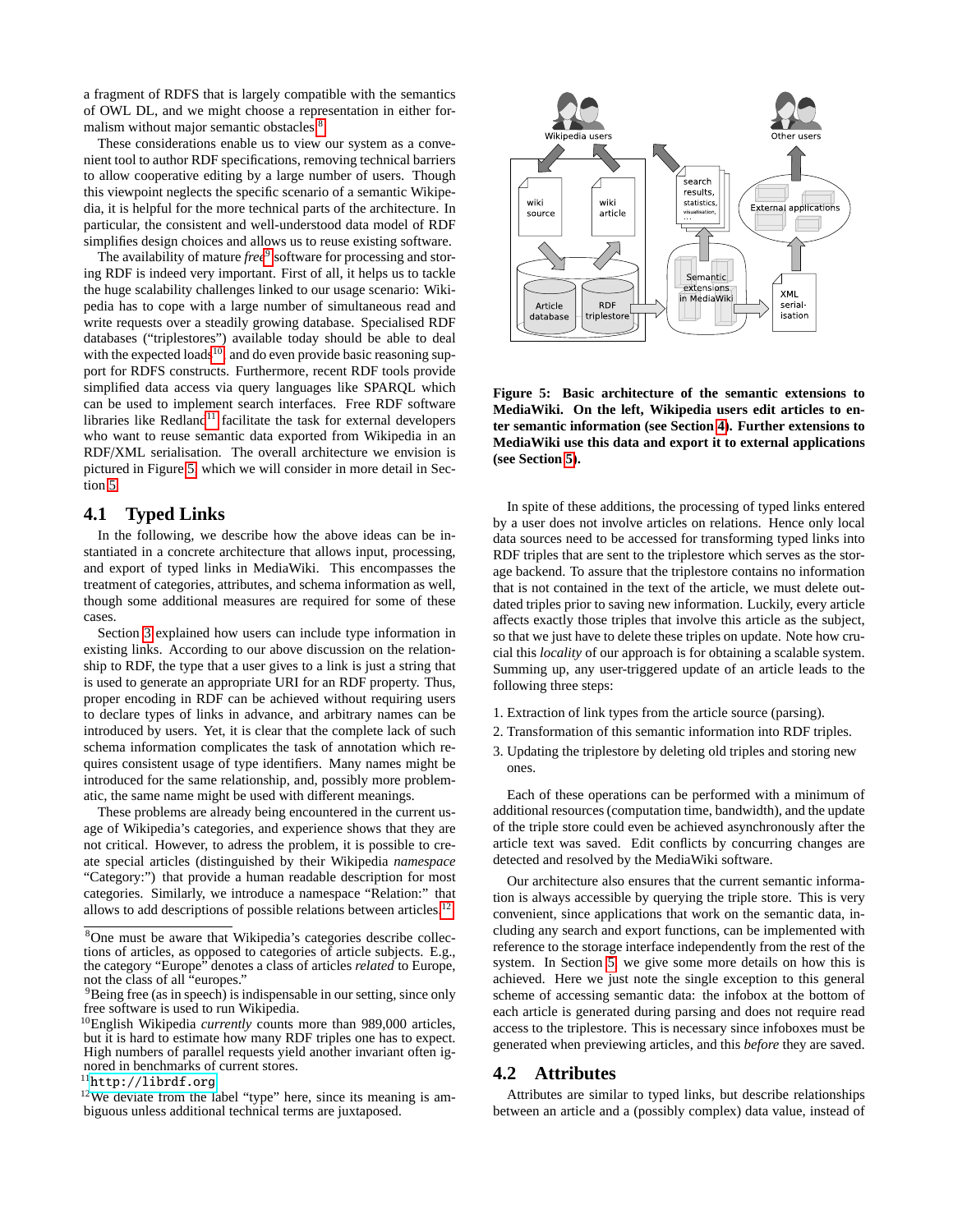between two articles. With respect to the general architecture of storage and retrieval, they thus behave similarly to typed links. But additional challenges for processing attribute values have already been encountered in Section [3.](#page-1-0) In this section, we formally relate the lexical representation of attribute data to the data representation of XML Schema. This leads us to consider the declaration of datatypes for semantic attributes, before focussing on error handling and the complex problem of unit support.

#### *4.2.1 Value Processing and Datatypes*

A primary difficulty with attributes is the proper recognition of the given value. Since attribute values currently are just given as plain text, they do not adhere to any fixed format. On the other hand, proper formatting can be much more complicated for a data value than for a typed link. A link is valid as soon as its target exists, but a data value (e.g. a number) must be *parsed* to find out its meaning. Formally, we distinguish the *value space* (e.g. the set of integer numbers) from the *lexical space* (e.g. the set of all acceptable string representations of integers). A similar conceptualisation is encountered for the representation of datatypes in RDF, which is based on XML Schema (XSD).

Now it is tempting to build support for attributes in Wikipedia based on the original XSD datatypes. We certainly want to use XSD representations for storing data values in RDF triples. Unfortunately, we cannot adopt the lexical space from XSD, since it usually does not allow for the data representation that is most common to users, especially if their language is not English. Thus we allow users to provide input values from a defined lexical space of Wikipedia, which is usually not equal to a lexical space of XSD. Formally, we combine two conversions between data representations: (1) the conversion between Wikipedia's lexical space and the (XSD) value space, and (2) the conversion between the value space and the corresponding lexical space of XSD.

Thus the lexical space within Wikipedia must be localised to adapt to the writing customs of other languages, while the XML Schema representation is universal, allowing for machine processing of arbitrary language Wikipedias. Parsing user provided data values ensures that the stored RDF triples conform to the XML specification, and allows us to perform further operations on the data, as described below.

Clearly, we must have prior knowledge of the lexical and value spaces involved in the conversion, since these can in general not be derived from the input. In other words, we need a predefined datatype for any attribute for which values are given. The supported datatypes themselves are provided by the system, and cannot be changed by editing the wiki. Yet, in contrast to the case of typed links, it is in general not possible to introduce new attributes without specifying the desired datatype. In Section [4.2.2](#page-6-0) below, we discuss how the system still can minimise the formal constraints that might hinder intuitive usage.

We arrive at a system that consists of three major components: *data values* (e.g. "3,391,407") are assigned to *attributes* (e.g. "population") which are associated with a given *datatype* (e.g. "integer"). The types themselves are built-in, and their articles only serve to give a description of proper usage and admissible input values. It is important to understand that a type in Wikipedia always implies some XML Schema datatype, but is generally more specific than this. For example, one can have many types that support XSD "date" while mapping its values to different (language specific) lexical spaces in Wikipedia.

To allow users to declare the datatype of an attribute, we introduce a new Wikipedia namespace "Attribute:" that contains articles on attributes. Within these articles, one can provide humanreadable descriptions as in the case of relations and categories, but one can also add semantic information that specifies the datatype. To minimise the amount of new syntactic constructs, we propose to use the concept of typed links as introduced in this paper. Therefore we reserve a third (and last) namespace for types: "Type:." Then, using a relation with built-in semantic we can simply write

#### [[hasType::Type:integer]]

to denote that an attribute has this type. The declaration of datatypes can also be facilitated by templates as introduced in Section [3.4.](#page-4-2) For instance, one can easily create a template that provides the semantic information that an attribute is of type integer, but that also includes human-readable hints and descriptions.

The general workflow of processing attribute input is slightly more complex than in the case of typed links. Before extracting the attribute values from the article source, we need to find out about the datatype of an attribute. This requires an additional read request to the storage backend and thus has some impact on performance. Since other features, such as template inclusion, have similar requirements, we are optimistic that this impact is tenable.

#### <span id="page-6-0"></span>*4.2.2 Error Handling*

In contrast to typed links, the handling of attributes involves cases where the system is not able to process an input properly, although the article is syntactically correct. Such a case occurs whenever users refer to attributes for which no datatype was declared, but also if the provided input values do not belong to the lexical space of the datatype.

A usual way to deal with this is to output an error that specifies the problem to the user. However, in a wiki-environment, it is vital to tolerate as many errors as possible. Reasons are that technical error messages might repel contributors, that users may lack the knowledge to understand and handle error messages, and, last but not least, that tolerating errors and inconsistencies (temporally) is crucial for the success of collaborative editing. Thus our system aims at catching errors and merely issuing warning messages wherever possible.

In case of missing datatype declarations, this can be achieved by presuming some feasible datatype based on the structure of the input. Basically, when encountering a numerical value, the input is treated as floating point number. Otherwise, it is processed as a string. A warning inside the infobox at the article bottom informs the user about the possible problem. Here we exploit that RDF includes a datatype declaration for each value of a property. A property can thus have values of multiple datatypes within one knowledge base. This is also required if an existing datatype declaration is changed later on (recall that anyone can edit declarations). The new type only affects future edits of articles while existing data is still valid.

If the datatype is specified but the input does not belong to the supported lexical space, we do not store any semantic information and only issue a warning message within the infobox.

#### *4.2.3 Units of Measurement*

The above framework provides a feasible architecture for treating plain values, like the number of inhabitants of some city. However, many realistic quantities are characterised not only by a numerical value, but also by an associated unit. This is a major concern in an open community where users may have individual preferences regarding physical units. Units might be given in different systems (kilometres vs. miles) or on different scales (nanometres vs. kilometres). In any case, reducing such input to a mere number severely restricts comparability and thwarts the intended universal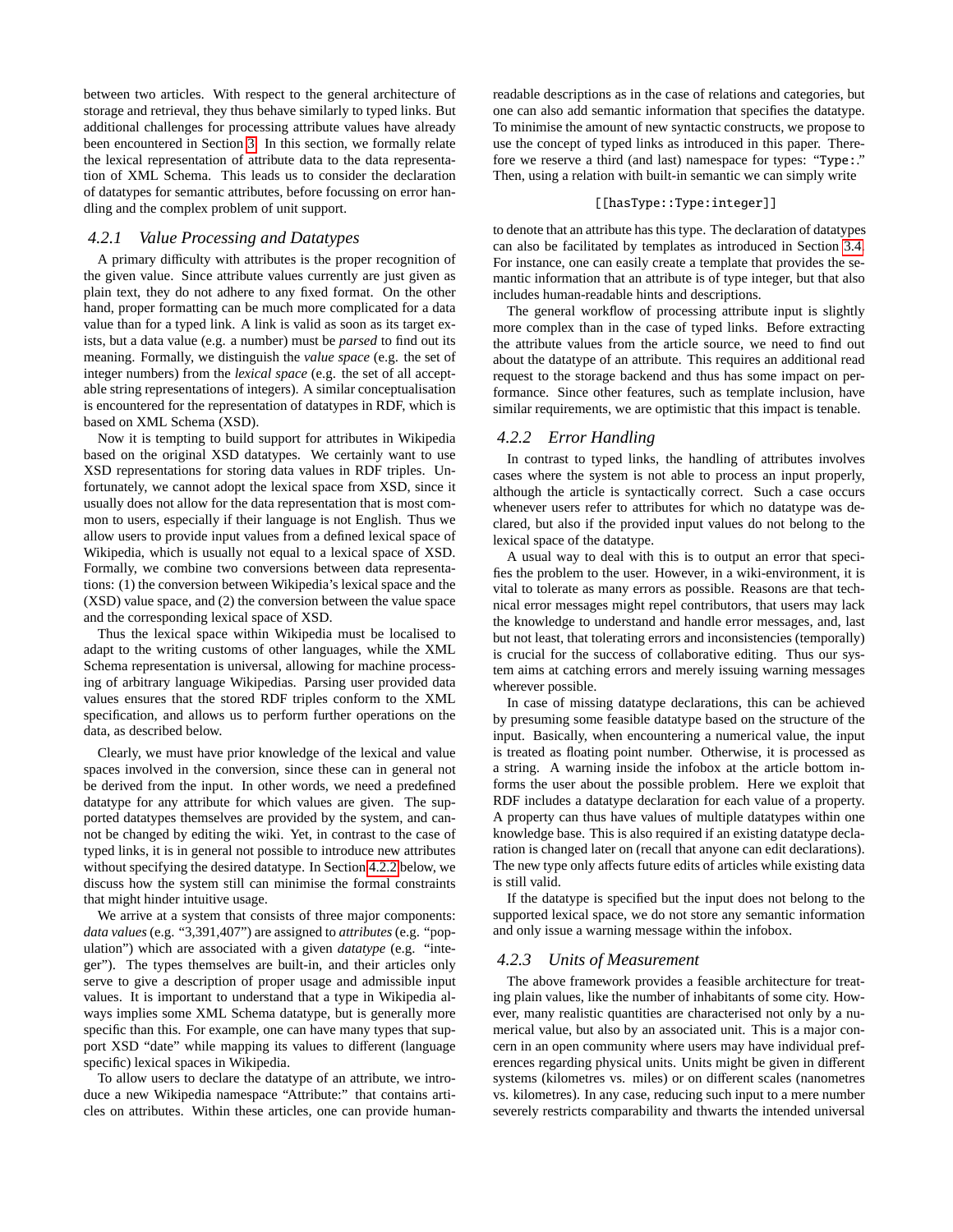exchange of data between communities and languages. Using different attributes for different units is formally correct, but part of the problem remains (values of "length (miles)" and "length (kilometres)" remain incomparable to RDF tools).

Our solution to this problem is twofold. On the one hand, we provide automatic unit conversion to ensure that large parts of the data are stored in the same unit. On the other hand, we recognise even those units for which no conversion support is implemented yet, so that we can export them in a way that prevents confusion between values of different units. To this end, note that it is fairly easy to separate a (postfixed) unit string from a numerical value. Given both the numerical value and the unit string, one can unambiguously store the information by including unit information into attribute (property) names. For example, the input [[length:=3km]] is exported as value 3 of a property identified as "length#km." The symbol "#" cannot occur in article names, so that no confusion with existing attributes is possible. Users can freely use new units, and exported data remains machineprocessable.

Since the power of semantic annotation stems from comparing attributes across the database, it is desirable to employ only a small number of different units. Users can achieve this manually by converting values to some standard unit and giving other units as optional alternative texts only. We automate this process by providing built-in unit conversion for common units. From the RDF output it is not possible to tell whether a unit conversion has taken place automatically, or whether the user has provided the value in the given unit right away. This has the further advantage that one can safely add unit support gradually, without affecting applications that already work with the exported data. Built-in unit support also allows us to provide automatic conversions inside the article text or infoboxes, providing immediate gratification for using attributes.

Formally, the added unit support extends the lexical space of Wikipedia's datatypes, requiring more complex parsing functions. Consequently, unit information is also provided by the datatype. We do not restrict to primitive types such as "integer" or "decimal," but may also have more complex types like "temperature" or "astronomic distance." Note that unit-enabled types also have to account for differences in scale: it is not feasible to convert any length, be it in nanometres or in light years, to metres, unless one intends to support arbitrary precision numbers. The meaning of all types is hard-coded within the system, while their user documentation is provided on the respective wiki pages.

#### <span id="page-7-0"></span>**5. CURRENT IMPLEMENTATION**

Important parts of the architecture from Section [4](#page-4-0) have already been implemented. Readers who want to touch the running system are pointed to our online demo at wiki.ontoworld.org and to the freely available source code.<sup>[13](#page-7-2)</sup> We would like to encourage researchers and developers to make use of the fascinating amount of real world data that can be gathered through Semantic MediaWiki and to combine it with their own tools.

At the moment, Semantic MediaWiki is still under heavy development, and many features are just about to be implemented. Like MediaWiki itself, the system is written in PHP and uses a MySQL database. Instead of directly modifying the source code of the wiki, we make use of MediaWiki's *extension* mechanism that allows developers to register functions for certain internal events. For this reason, the Semantic MediaWiki extension is largely independent from the rest of the code and can be easily introduced into a running system.

Moreover, interested readers can easily implement their own extensions to the semantic extension. The general architecture for adding extensions is depicted in Figure [5.](#page-5-6) The box on the left represents the core functions of editing and reading, implemented according to the description in Section [4.](#page-4-0) As shown in the centre of Figure [5,](#page-5-6) the obtained (semantic) information can be exploited by other extensions of MediaWiki by simply accessing the triplestore. Functions for conveniently doing so are provided with our implementation. Our current effort comprises some such extensions, specifically a basic semantic search interface and a module for exporting RDF in an XML serialisation. Additional extensions, such as improved search engines, can be added easily and in a way that is largely independent of our source code. MediaWiki provides means of adding "Special:" pages to the running system in a modular way, so that a broad range of semantic tools and interfaces could be registered and evaluated without problems.

Finally, the data export can be utilised by independent external applications. Programmers thus obtain convenient access to the worlds largest encyclopaedic knowledge base, and to the results of any other MediaWiki-based cooperative online project. The possibilities this technology offers to enhance desktop applications and online services are immense—we discuss some immediate application scenarios in the next section.

## <span id="page-7-1"></span>**6. APPLICATIONS**

A wide range of applications becomes possible on the basis of a semantically enhanced Wikipedia. Here, we briefly outline the diversity of different usage areas, ranging from the integration of Wikipedia's knowledge into desktop applications, over enhanced *folksonomies*, to the creation of multilingual dictionaries. Moreover, automated access to Wikipedia's knowledge yields new research opportunities, such as the investigation of consensus finding processes.

Many desktop applications could be enhanced by providing users with relevant information from Wikipedia, and it should not come as a surprise that corresponding efforts are already underway.[14](#page-7-3) For instance, the *amaroK* media player<sup>[15](#page-7-4)</sup> seamlessly integrates Wikipedia articles on artists, albums, and titles into its user interface, whenever these are available. With additional semantic knowledge from Wikipedia, many further services could be provided, e.g. by retrieving the complete discography of some artist, or by searching the personal collection for Gold and Platinum albums. Similarly, media management systems could answer domain-specific queries, e.g. for "music influenced by the Beatles" or "movies that got an Academy Award and have a James Bond actor in a main role." But the latter kind of question answering is not restricted to media players: educational applications can gather factual data on any subject, desktop calendars can provide information on the current date, scientific programs can visualise Wikipedia content (genealogical trees, historical timelines, topic maps, . . . ), imaging tools can search for pictures on certain topics—just to name a few.

These usage scenarios are not restricted to the desktop. A webbased interface also makes sense for any of the above services. Since Wikipedia data can be accessed freely and without major legal restrictions, it can be included in many web pages. Cooperations with search engines immediately come to mind, but also special-purpose services can be envisaged, that may augment their own content with Wikipedia data. A movie reviewer could, instead of adding the whole data about the movie herself, just use a template and integrate it on her website, pulling the data live from

<span id="page-7-2"></span><sup>13</sup>See <http://sourceforge.net/projects/semediawiki>.

<span id="page-7-4"></span><span id="page-7-3"></span><sup>14</sup>[http://meta.wikimedia.org/wiki/KDE\\_and\\_Wikipedia](http://meta.wikimedia.org/wiki/KDE_and_Wikipedia) 15<http://www.amarok.org>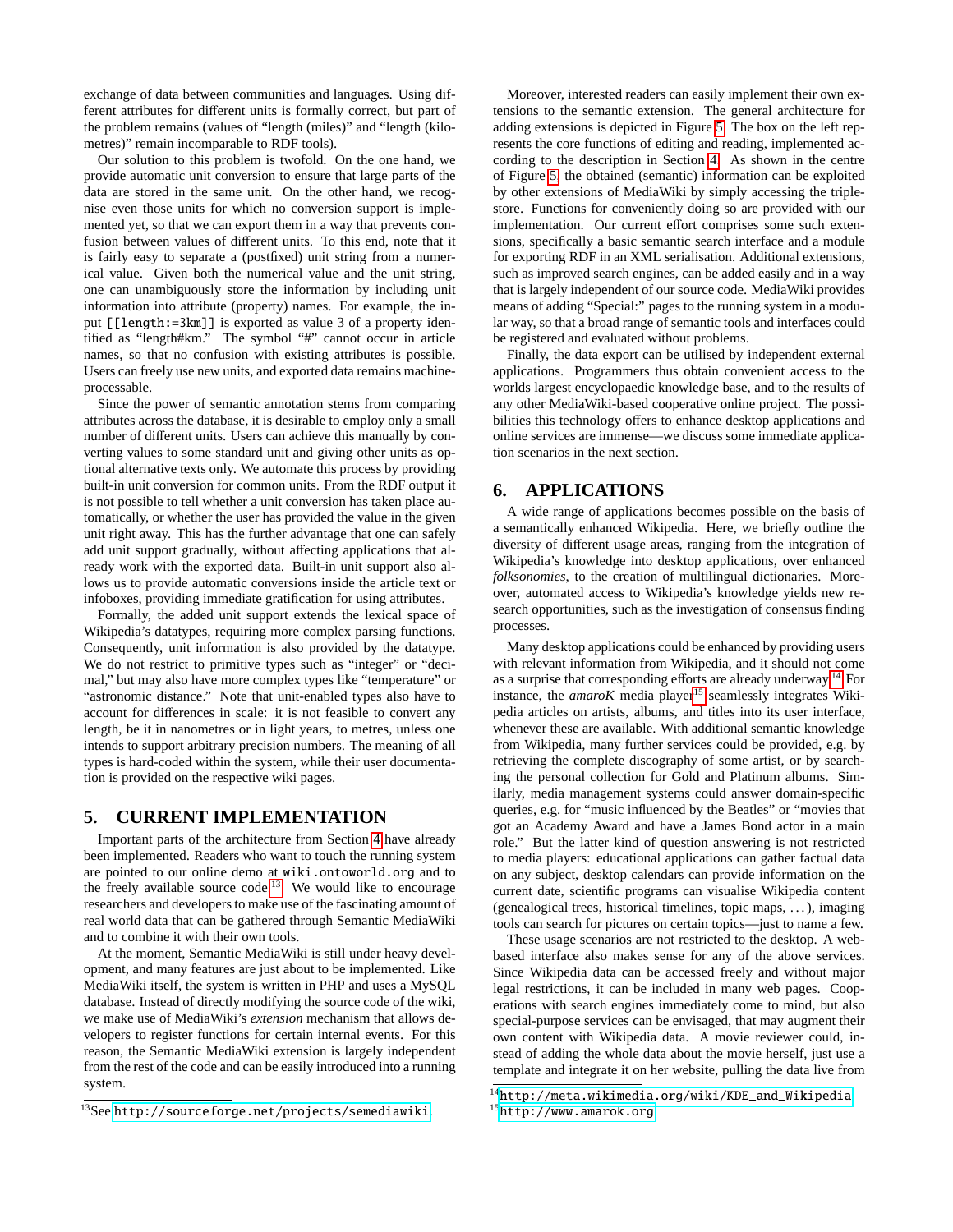Wikipedia. Finally, portals that aggregate data from various data sources (newsfeeds, blogs, online services) clearly benefit from the availability of encyclopaedic information too.

On the other hand, Wikipedia can also contribute to the exchange of other information on the web. Folksonomies [\[16\]](#page-9-7) are collaborative tagging or classification systems that freely use on-the-fly labels to tag certain web resources like websites (del.icio.us<sup>[16](#page-8-2)</sup>), pictures (flick $r^{17}$  $r^{17}$  $r^{17}$ ), or even blog entries [\[11\]](#page-9-8). In these applications, tagging simply means assigning a keyword to a resource, in order to allow browsing by those labels. These keywords distinguish neither language nor context. For example, the tag "reading" could either mean the city, *Reading, MA*, or the act of reading a book; the tag "gift" could either mean the German word for poison or the English synonym for present. On the other hand, different tags may mean mostly the same thing, as in the case of "country," "state," and "nation." Searching for either one of them does not yield results tagged with the other, although they would be as relevant. A semantic tagging system, however, could offer labels based on meaning rather than on potentially ambiguous text strings. This task is simplified when using concept names and synonyms retrieved from a semantically enhanced Wikipedia in the user's chosen language. Similarly, Wikipedia's URIs can serve as a universal namespace for concepts in other knowledge bases and ontologies, providing a common base for URI mapping and integration approaches.

Semantic Wikipedia could also act as an incubator for creating domain ontologies, by suggesting domains and ranges for roles, or applicable roles for a certain concept (if the majority of countries seem to have a head of state, a system could suggest to add such a role to the ontology). Semantic Wikipedia also could be queried in order to populate learned ontologies quickly [\[14\]](#page-9-9) (one could, for example, retrieve all soccer players to populate a soccer ontology).

Another significant advantage is the internationality of such a semantic tagging approach, based on the fact that Wikipedia relates concepts across languages. For example, a user in Bahrain could ask for pictures tagged with an Arabic term, and would also receive pictures originally tagged with corresponding Chinese terms. To some extent, semantically interlinking articles across different languages would even allow to retrieve translations of single words— especially when including Wiktionary<sup>[18](#page-8-4)</sup>, a MediaWiki-based dictionary that already exists for various languages.

The wealth of data provided by Semantic Wikipedia can also be used in research and development. A resource of test data for semantically enabled applications immediately comes to mind, but social research and related areas may also profit. For example, comparing the semantic data, one can highlight differing conceptualisations in communities of different languages. Also ontology engineering methodologies begin to consider consensus finding processes as a crucial part of ontology creation [\[24\]](#page-9-10). Researchers could observe how knowledge bases are collaboratively built by the Wikipedia community and how such communities reach consensus. Wikipedia records all changes as well as discussions associated to articles. Combined with the evolving semantic annotation, this might allow insights on discussion and collaboration processes as well.

#### <span id="page-8-0"></span>**7. RELATED APPROACHES**

The general concept of using a wiki for collaboratively editing semantic knowledge bases is appealing, and it should not come as a surprise that many approaches towards this goal exist. Most of them are subject to ongoing development.

Platypus Wiki was introduced in 2004 as one of the first semantic wikis [\[19,](#page-9-11) [8\]](#page-9-12). It allows users to add semantic information to a dedicated input field, which is separated from the field for editing standard wiki text. Users provide semantic data by writing RDF statements in N3 notation [\[5\]](#page-9-13). This approach influenced later systems, such as the Rhizome wiki [\[22,](#page-9-14) [23\]](#page-9-15) that provided very similar functionality. Both approaches are very RDF centric and probably hard to understand for ordinary users, as they require a good understanding of RDF and a some skill in writing N3.

One year later, the prototype WikSAR [\[3,](#page-9-16) [2\]](#page-9-17) was presented, winning the *Best Demo Award* at the European Semantic Web Conference. The system uses a different, more tightly integrated syntax. Users can now simply make semantic statements within the text by writing lines of the form PredicateLabel:ObjectLabel. As in our work, statements in this notation are interpreted as RDF triples with the page title being the subject. A similar approach was taken by [\[17\]](#page-9-18). Both approaches improve usability by having the semantic content together with the wiki text. These approaches still lacked the tight integration of explicit machine-readable data and humanreadable editable text that we are introducing.

There were approaches that put a stronger emphasis on formal structure, and hence are more geared towards editing ontologies instead of text. For instance, [\[1\]](#page-9-19) resembles more an ontology editor than a wiki. Although it could be used as a wiki, it lacks an easy way to create links, which is a central issue of common wikis. The unpublished *KendraBase* [\[12\]](#page-9-20) is similar in scope but provides a more wiki-like interface.

Recently, some personal semantic wikis were proposed [\[4,](#page-9-21) [18\]](#page-9-22). They are designed to be used as desktop applications, and thus do not emphasise the community process that is typical for classical wikis. However, with respect to the way in which they integrate human- and machine-readable content, these systems are comparable to [\[2\]](#page-9-17) and [\[17\]](#page-9-18).

With regards to attributes, WikSAR [\[2\]](#page-9-17) also introduced this idea. However, we are not aware of any approach that supports data types and unit conversion to the extent of our present work. This feature allows for world-wide integration, spanning different unit systems.

Finally, some other systems offer domain-free machine-readable knowledge bases. OpenCyc<sup>[19](#page-8-5)</sup> collected more than 300,000 assertions (comparable to the typed links in our setting). In spite of its name, OpenCyc is not fully open: it is free for usage, but it does not allow free contributions. A former online project called Mind-Pixel<sup>[20](#page-8-6)</sup> allowed users to provide statements and evaluate them as either true or false. Currently, the project is down for maintenance, but it had allready collected 1.4 million statements as of January 2004. A similar system is described in [\[20\]](#page-9-23).

## <span id="page-8-1"></span>**8. CONCLUSIONS AND OUTLOOK**

We have shown how Wikipedia can be modified to make part of its knowledge machine-processable using semantic technologies. On the user side, our primary change is the introduction of *typed links* and *attributes*, by means of a slight syntactic extension of the wiki source. By also incorporating Wikipedia's existing category system, an impressive amount of semantic data can be gathered. For further processing, this knowledge is conveniently represented in an RDF-based format.

We presented the system architecture underlying our actual implementation of these ideas, and discussed how it is able to meet

<span id="page-8-2"></span><sup>16</sup><http://del.icio.us>

<span id="page-8-3"></span><sup>17</sup><http://www.flickr.com>

<span id="page-8-4"></span><sup>18</sup><http://wiktionary.org>

<span id="page-8-5"></span><sup>19</sup><http://www.opencyc.org>

<span id="page-8-6"></span> $^{20}$ <http://mindpixel.org>